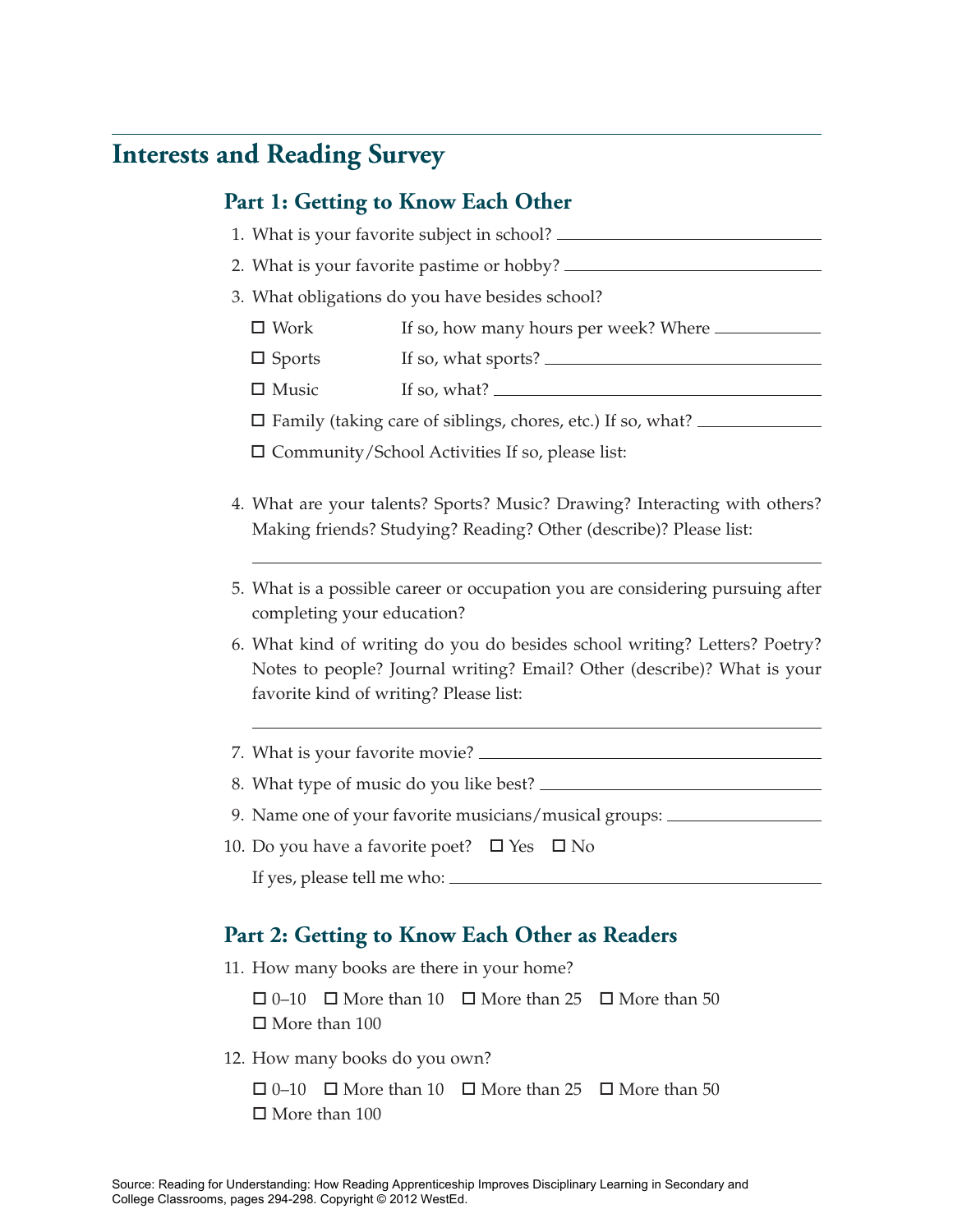| 13. Does your family get a newspaper regularly? ________________________________                                                                                                                                                                                                               |                                                                                                                                                                                                                        |  |
|------------------------------------------------------------------------------------------------------------------------------------------------------------------------------------------------------------------------------------------------------------------------------------------------|------------------------------------------------------------------------------------------------------------------------------------------------------------------------------------------------------------------------|--|
| If yes, what is the name of the newspaper?                                                                                                                                                                                                                                                     |                                                                                                                                                                                                                        |  |
| 14. Does your family get any magazines regularly? ______________________________                                                                                                                                                                                                               |                                                                                                                                                                                                                        |  |
|                                                                                                                                                                                                                                                                                                |                                                                                                                                                                                                                        |  |
| 15. Is there a computer in your home? $\square$ Yes $\square$ No                                                                                                                                                                                                                               |                                                                                                                                                                                                                        |  |
| If yes, who uses the computer most often?<br>For what? (Check all the ones that are true)                                                                                                                                                                                                      |                                                                                                                                                                                                                        |  |
| $\square$ Internet browsing $\square$ email $\square$ business $\square$ school work                                                                                                                                                                                                           |                                                                                                                                                                                                                        |  |
| 16. Does your family read in a language other than English? $\Box$ Yes $\Box$ No                                                                                                                                                                                                               |                                                                                                                                                                                                                        |  |
|                                                                                                                                                                                                                                                                                                |                                                                                                                                                                                                                        |  |
|                                                                                                                                                                                                                                                                                                |                                                                                                                                                                                                                        |  |
|                                                                                                                                                                                                                                                                                                |                                                                                                                                                                                                                        |  |
| 18. What are some different reasons people read? _______________________________                                                                                                                                                                                                               |                                                                                                                                                                                                                        |  |
| 19. What does someone have to do to be a good reader? (Check only the three<br>most important ones.)                                                                                                                                                                                           |                                                                                                                                                                                                                        |  |
| $\square$ read aloud well<br>$\square$ understand what they read<br>$\Box$ read a lot<br>$\square$ pronounce all the words correctly<br>$\square$ know when they are having<br>trouble understanding<br>$\square$ read different kinds of books<br>$\Box$ read fast<br>$\square$ enjoy reading | $\square$ read with expression<br>$\square$ concentrate on the reading<br>$\square$ read harder books<br>$\Box$ know the meaning of most<br>of the words<br>$\square$ use strategies to improve their<br>understanding |  |
| 20. Do you think you are a good reader? $\Box$ Yes $\Box$ No $\Box$ It depends<br>Explain why:                                                                                                                                                                                                 |                                                                                                                                                                                                                        |  |
| 21. Do you think reading will be important to your future? $\Box$ Yes $\Box$ No<br>Explain why:                                                                                                                                                                                                |                                                                                                                                                                                                                        |  |
| 22. From what you can remember, learning to read was<br>$\Box$ very easy for you $\Box$ easy for you $\Box$ hard for you<br>$\Box$ very hard for you                                                                                                                                           |                                                                                                                                                                                                                        |  |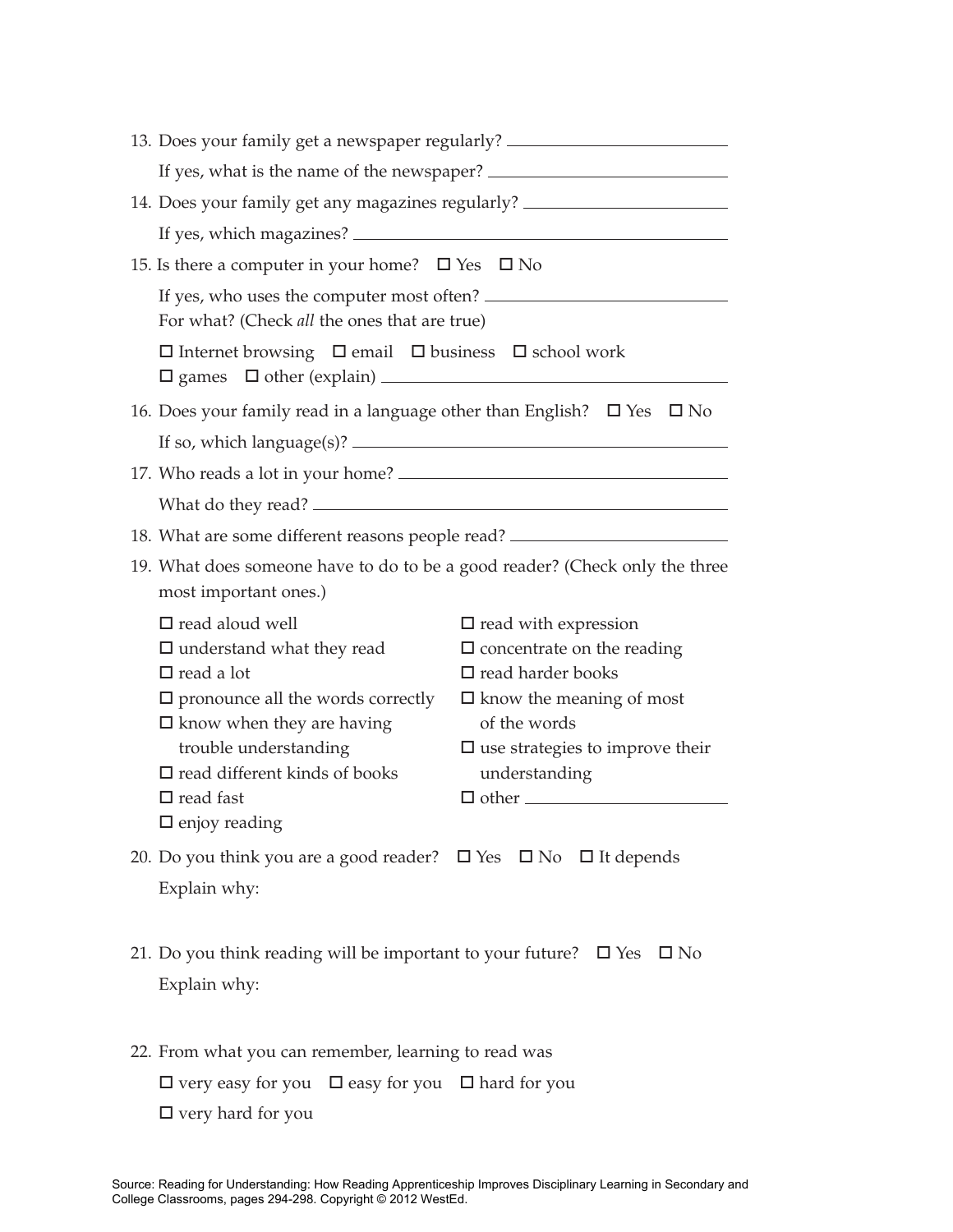| 23. Do you read in a language other than English? |  |  |  |
|---------------------------------------------------|--|--|--|
|                                                   |  |  |  |

If yes, which language(s)?

In which language do you read best?

- 24. What do you usually do when you read? (Check *all* that describe what you do.)
	- □ I read silently.
	- □ I look over what I'm going to read first to get an idea of what it is about.
	- $\Box$  I try to pronounce all the words correctly.
	- $\square$  I get distracted a lot while I'm reading.
	- □ I ask myself questions about what I'm reading.
	- □ I have trouble remembering what I read.
	- $\Box$  I try to get the reading over with as fast as I can.
	- □ I read a section again if I don't understand it at first.
	- $\square$  I try to concentrate on the reading.
- $\square$  I try to figure out the meaning of words I don't know.
- $\square$  I read aloud to myself in a quiet voice.
- I look up words I don't know in the dictionary.
- $\square$  I picture what is happening in the reading.
- □ I try to read with expression.
- $\square$  I put what I'm reading into my own words.
- $\square$  I try to understand what I read.
- $\Box$  I try to read smoothly.
- $\square$  I think about things I know that connect to the reading.
- 25. What is the best way for you to read?
	- $\square$  read silently to myself  $\square$  read aloud by myself or with a partner class
- $\square$  listen to the teacher read in class  $\square$  listen to other students read in
	-
- 26. Do you ever read at home, *other* than for your school assignments?

 $\Box$  Yes  $\Box$  No

If yes, what kinds of things do you read? (Check *all* the ones you like to read.)

| $\Box$ newspapers       | $\Box$ information $\Box$ song lyrics |                         | $\Box$ how-to books   |
|-------------------------|---------------------------------------|-------------------------|-----------------------|
| $\square$ novels        | books                                 | $\square$ cookbooks     | $\Box$ video game     |
| $\Box$ letters or email | $\Box$ poetry                         | $\square$ website pages | $\Box$ strategy books |
| $\Box$ magazines        | $\Box$ comic books $\Box$ computer    |                         | or magazines          |
|                         |                                       | manuals                 |                       |
| $\Box$ other            |                                       |                         |                       |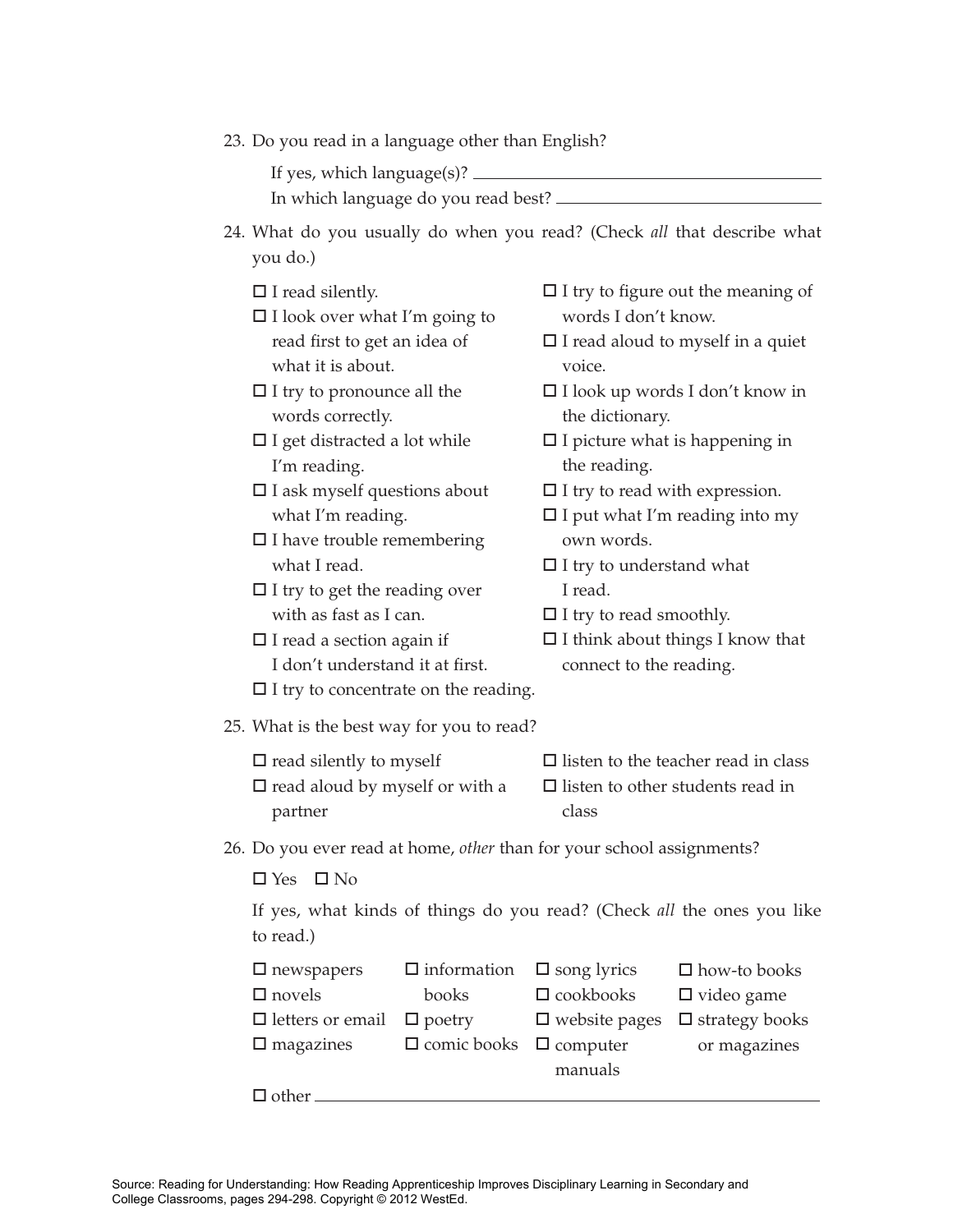| 27. How often do you read, other than for your school assignments?                                                                                                                                                                                                                                                                                                                                                                                                                                           |                                                                                              |                                                                                   |  |  |
|--------------------------------------------------------------------------------------------------------------------------------------------------------------------------------------------------------------------------------------------------------------------------------------------------------------------------------------------------------------------------------------------------------------------------------------------------------------------------------------------------------------|----------------------------------------------------------------------------------------------|-----------------------------------------------------------------------------------|--|--|
|                                                                                                                                                                                                                                                                                                                                                                                                                                                                                                              |                                                                                              | $\Box$ every day $\Box$ frequently $\Box$ once in a while, not often $\Box$ never |  |  |
|                                                                                                                                                                                                                                                                                                                                                                                                                                                                                                              | 28. How often do you read at home for school assignments?                                    |                                                                                   |  |  |
|                                                                                                                                                                                                                                                                                                                                                                                                                                                                                                              |                                                                                              | $\Box$ every day $\Box$ frequently $\Box$ once in a while, not often $\Box$ never |  |  |
|                                                                                                                                                                                                                                                                                                                                                                                                                                                                                                              | 29. How long do you usually read at a time?                                                  |                                                                                   |  |  |
|                                                                                                                                                                                                                                                                                                                                                                                                                                                                                                              | $\Box$ 1–10 minutes $\Box$ 11–30 minutes $\Box$ 31–60 minutes<br>$\square$ more than an hour |                                                                                   |  |  |
|                                                                                                                                                                                                                                                                                                                                                                                                                                                                                                              | 30. During the past 12 months, how many books have you read?                                 |                                                                                   |  |  |
|                                                                                                                                                                                                                                                                                                                                                                                                                                                                                                              | How many of these were <i>not</i> for school?                                                |                                                                                   |  |  |
| 31. What kinds of books do you like to read? (Check all the ones you like to read.)                                                                                                                                                                                                                                                                                                                                                                                                                          |                                                                                              |                                                                                   |  |  |
| $\Box$ science fiction<br>$\Box$ thrillers<br>$\Box$ picture books<br>$\Box$ true-life drama<br>$\Box$ comic books<br>$\square$ adventure/action<br>$\Box$ horror<br>$\Box$ romance<br>$\Box$ poetry<br>$\Box$ short stories<br>$\Box$ fantasy/myth<br>$\Box$ mysteries<br>$\Box$ information books<br>$\square$ how-to books<br>$\Box$ history<br>$\Box$ science/nature<br>$\Box$ teen problems<br>$\Box$ sports<br>$\Box$ (auto)biography<br>$\Box$ humor<br>$\Box$ none<br>$\Box$ other (describe) $\_\_$ |                                                                                              |                                                                                   |  |  |

- 32. Which are your three *favorite* kinds of books? (Circle three of the ones you checked in question 31.)
- 33. Who are your favorite authors? (List as many as you'd like.)
- 34. How do you choose a book to read? (Check *all* the ones that describe what you do.)
	- □ look at the book cover □ ask a teacher or librarian
	- $\square$  pick a book that looks easy
	- $\square$  look at the pictures in the book
	- □ ask a friend or classmate
	- □ look for books on a particular subject
	- □ read the book cover or jacket
- $\square$  see how long the book is
- □ look for an interesting title
- □ ask a family member
- □ look for a particular author
- $\square$  look to see if it has gotten an award
- $\square$  look in special displays at the library or bookstore
- □ pick from a best-sellers list